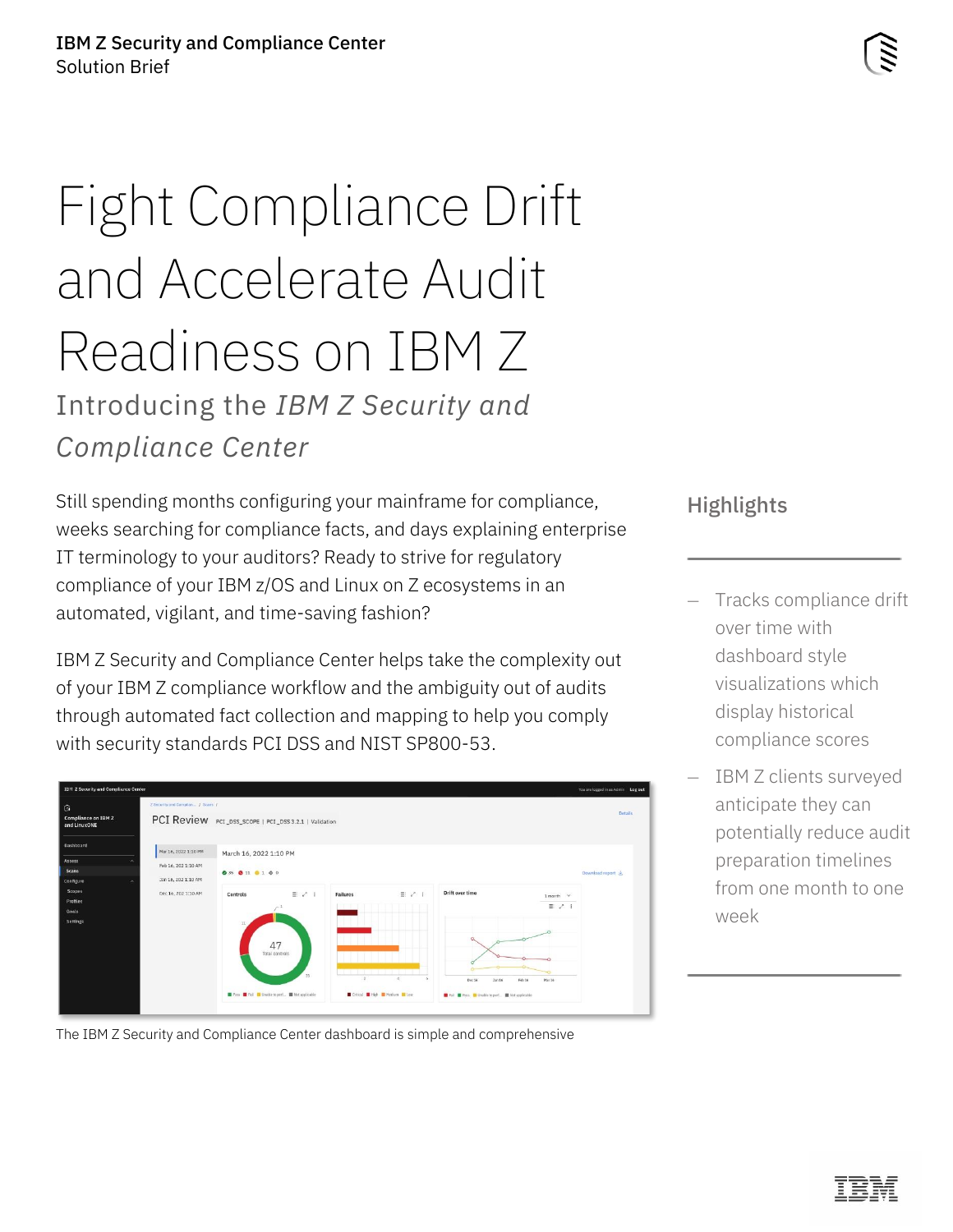Whether you are a [security officer](#page-2-0) ensuring an overall compliance posture, a [line-of-business owner](#page-2-1) navigating the constant evolution of regulations and their remediation, an [engineer](#page-3-0) gathering facts, or an [auditor](#page-4-0) interpreting and validating the facts provided, you need an efficient, consistent way to collect, measure, report, and examine your compliance in a timely manner. Some of our IBM Z clients have reported that it can take dozens of IT professionals with specialized knowledge to help in a single audit.

| <b>IBM Z Security and Compliance Center</b>     |                                                                                                        |                                                                                                                                                        | You are logged in as User 1               |
|-------------------------------------------------|--------------------------------------------------------------------------------------------------------|--------------------------------------------------------------------------------------------------------------------------------------------------------|-------------------------------------------|
| G<br><b>Compliance on IBM Z</b><br>and LinuxONE | Z Security and Complian / Profiles /<br>Create profile                                                 |                                                                                                                                                        |                                           |
| Dashboard<br>Assess<br>Scans<br>Configure       | Create controls<br>adding predefined goals that you want to check. You may edit a profile at any time. | Profiles are used to validate the resources within a scope for compliance. To create a new profile, create your own controls by giving them a name and |                                           |
| Scopes                                          | My custom profile                                                                                      |                                                                                                                                                        | Add Controls +                            |
| Profiles                                        | $\land$ 1                                                                                              | Control 1                                                                                                                                              | <b>Add Goals</b><br>$\boldsymbol{\times}$ |
| Goals<br>Settings                               | 4080001                                                                                                | Check whether security is on in all CICS regions                                                                                                       | $\times$                                  |
|                                                 | 4080003                                                                                                | Check whether only authorized users can access DB2 from CICS                                                                                           | $\times$                                  |
|                                                 | 4080009                                                                                                | Check whether only authorized users can access IMS DBCTL from CICS                                                                                     | $\times$                                  |
|                                                 | $\mathcal{A}_1$<br>$\overline{2}$                                                                      | Control 2                                                                                                                                              | <b>Add Goals</b><br>$\times$              |
|                                                 | 4082008                                                                                                | Check whether MQ region's use of alternate user IDs protection is active or not                                                                        | $\times$                                  |
|                                                 | 4083001                                                                                                | Check that RACF is active: installed, operational, and not in FAILSOFT mode                                                                            | $\times$                                  |
|                                                 | 4083018                                                                                                | Check that RACF is logging security administrator (RACF administrator) access                                                                          | $\times$                                  |
|                                                 | 4085014                                                                                                | Check the user ID that IMS uses if the primary MTO does not sign on for transaction authorizatio                                                       | $\times$                                  |
|                                                 |                                                                                                        |                                                                                                                                                        |                                           |
|                                                 |                                                                                                        |                                                                                                                                                        |                                           |
|                                                 |                                                                                                        | Create<br>Back                                                                                                                                         |                                           |

Creating profiles in the IBM Z Security and Compliance Center

With both pre-defined and your custom regulatory profiles, IBM Z Security and Compliance Center provides a simple, flexible browserbased application for your compliance capability mapping, fact collection, and validation without a high level of expertise.

Getting started with the one-stop, web-based user interface is even easier if you've already implemented the IBM Cloud [Security and](https://www.ibm.com/cloud/security-and-compliance-center)  [Compliance Center;](https://www.ibm.com/cloud/security-and-compliance-center) they share a similar look and feel, mitigating ramp-up overhead.

We've tapped industry-specific professionals from auditing firms, our own Office of the CIO, and our Lab Services teams to review our capability mapping. Plus, we are publishing Z-specific Center for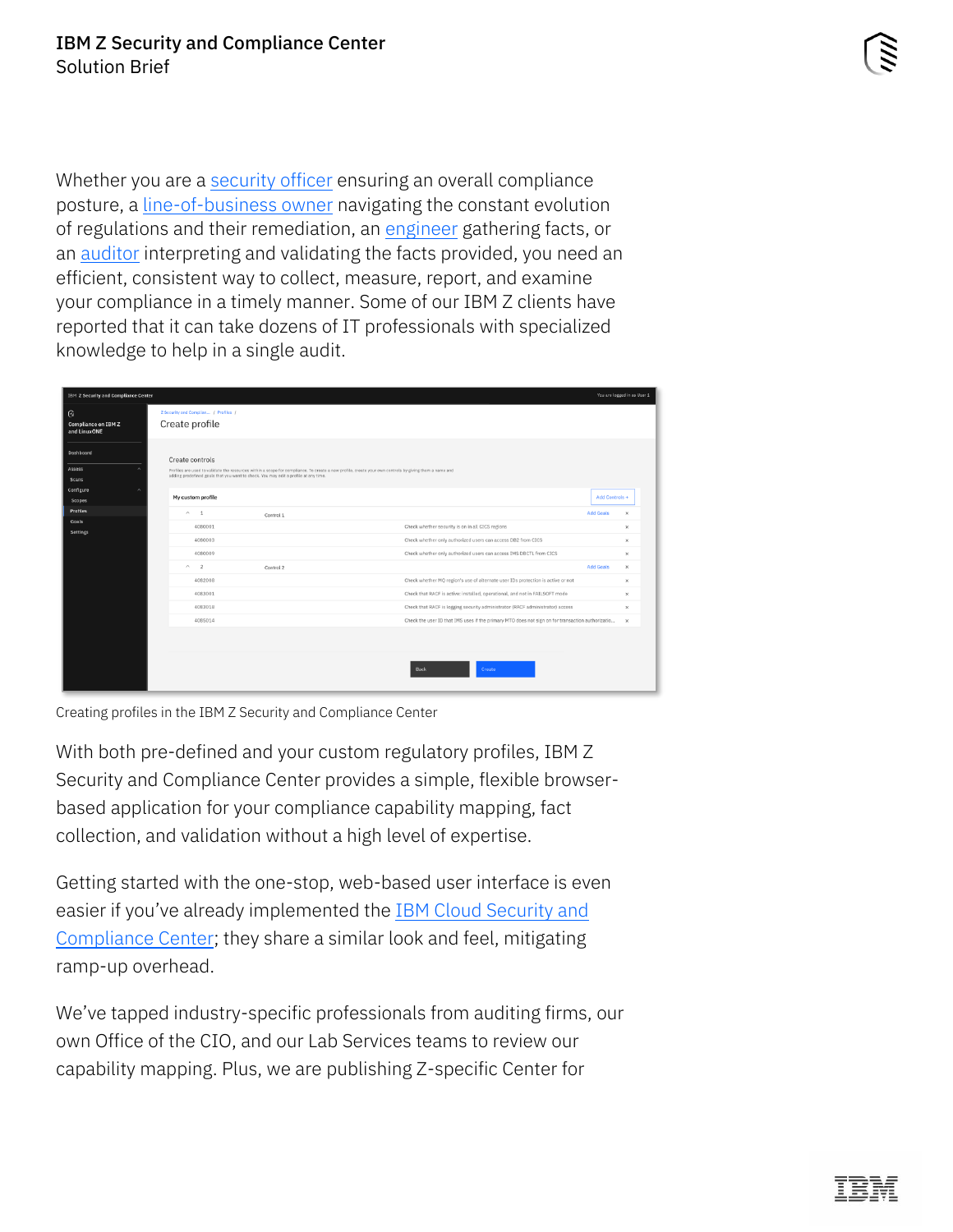Internet Security (CIS) benchmarks to help you protect your z/OS, middleware, and Db2 infrastructure even better.

### <span id="page-2-0"></span>For the security officer

The regulatory landscape is a slippery slope. As the security officer for your organization, you are under pressure to ensure the continuous compliance posture of your infrastructure, but the regulations are constantly changing. Your infrastructure is growing, and moving across many spectrums in platforms and operating systems; for example, How's your IBM Z expertise? Do you know the regulations for z/OS and Linux on Z?

From the mainframe perspective, we've designed the IBM Z Security and Compliance Center to help with:

- Translation of regulations to IBM Z-specific technical controls
- Centralized, interactive dashboard for a consolidated view of baseline standards for IBM Z environment
- System generated time-stamped evidence that can be used for compliance audits for a variety of industry regulations.

<span id="page-2-1"></span>

| <b>IBM Z Security and Compliance Center</b>      |                            |                             |                                                                                                                         | You are logged in as User 1<br>Log out |
|--------------------------------------------------|----------------------------|-----------------------------|-------------------------------------------------------------------------------------------------------------------------|----------------------------------------|
| િત<br><b>Compliance on IBM Z</b><br>and LinuxONE | Z Security and I<br>Create | <b>Global Goals Library</b> | $\times$                                                                                                                |                                        |
|                                                  |                            |                             | 6 items selected   Select all 516 items                                                                                 | Done   Cancel                          |
| Dashboard                                        |                            | Goal ID                     | Description                                                                                                             | Tags                                   |
| Assess<br><b>Scans</b>                           | Create<br>Profiles as      | $\square$ 4003003           | Check whether TN3270E SNMP subagent community name is specfied when the subagent is<br>activated                        | COMM SERVER IBM ZOS TN3270E            |
| Configure                                        | controls b                 | 14003004                    | Check whether TN3270E servers are configured to audit important events                                                  | COMM SERVER IBM ZOS TN3270E            |
| Scopes<br><b>Profiles</b>                        | Custor                     | $\Box$ 4003005              | Check whether TN3720E servers are configured to prevent specific LU takeover                                            | COMM SERVER IBM ZOS TN3270E            |
| Goals                                            |                            | 24004001                    | Check whether CSSMTP servers are configured to always use AT-TLS to encrypt connections<br>to their target mail servers | COMM SERVER IBM CSSMTP ZOS             |
| <b>Settings</b>                                  |                            | □4004002                    | Check whether CSSMTP servers are configured to audit important events                                                   | COMM SERVER IBM CSSMTP ZOS             |
|                                                  |                            | 24080001                    | Check whether security is on in all CICS regions                                                                        | CICS ZOS SIT<br>IBM                    |
|                                                  |                            | 4080002                     | Check whether only authorized users can issue SPI commands                                                              | CICS ZOS SIT<br>IBM                    |
|                                                  |                            | 24080003                    | Check whether only authorized users can access DB2 from CICS                                                            | IBM CICS ZOS SIT                       |
|                                                  |                            | □4080004                    | Check whether only authorized users can access TD queues                                                                | CICS ZOS SIT<br><b>IBM</b>             |
|                                                  |                            | □4080005                    | Check whether only authorized users can access files                                                                    | CICS ZOS SIT<br><b>IBM</b>             |
|                                                  |                            | □4080006                    | Check whether only authorized users can access journals                                                                 | IBM CICS ZOS SIT                       |
|                                                  |                            | □4080007                    | Check whether only authorized users can run started transactions                                                        | IBM CICS ZOS SIT                       |
|                                                  |                            | <b>FLANROON</b>             | Check whether only authorized users can run programs.                                                                   | TRM CTCS 70S STT                       |

Choosing from goals library in the IBM Z Security and Compliance Center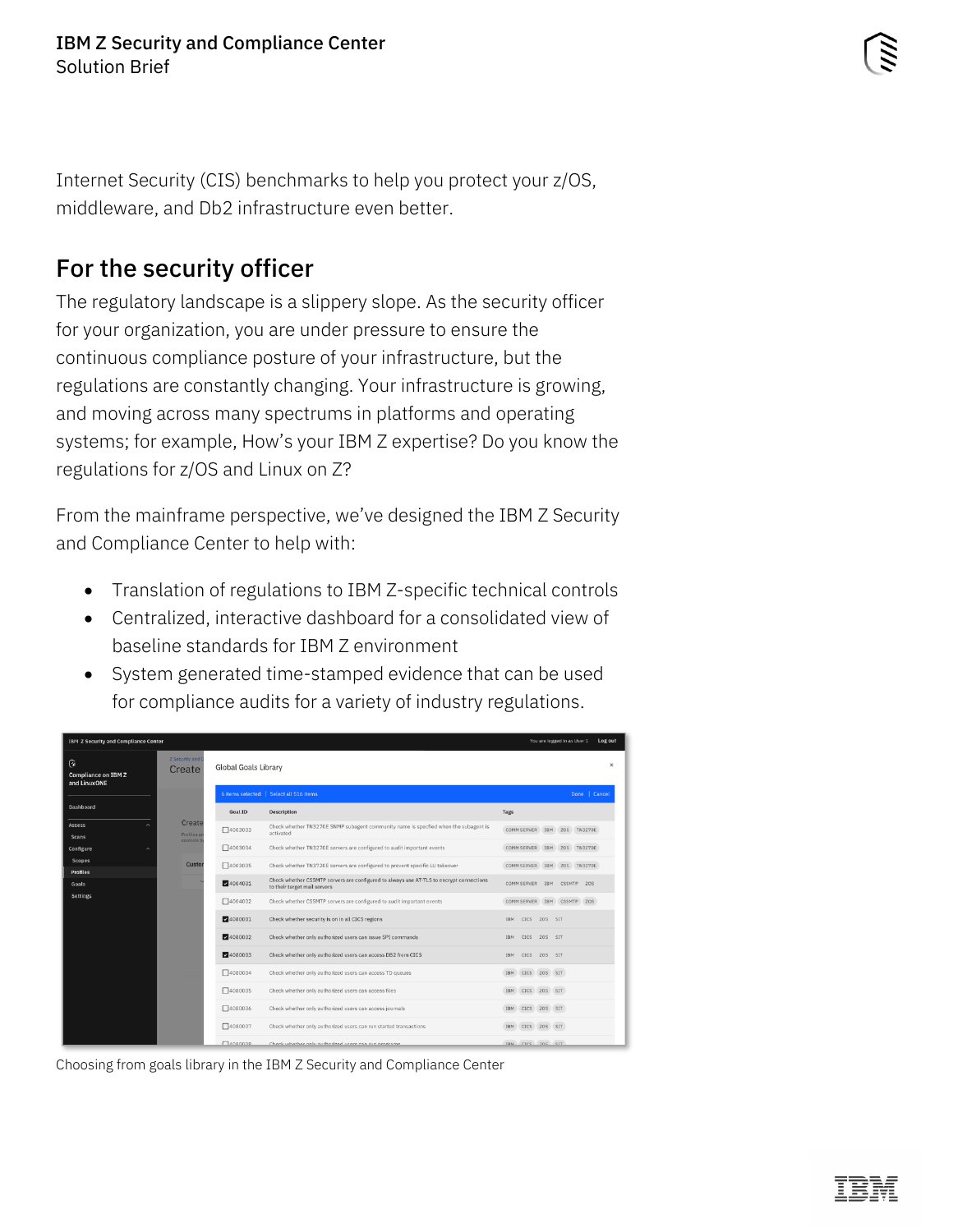#### For the line-of-business owner

They are the life blood of your business: internal and external customers, and profitability. But navigating the constant evolution of industry security regulations and their remediation? Not so much.

Compliance is still a burden that you share with your technical and security colleagues. In fact, it's likely that the very agility you foster, the—build this, buy that, or partner for it—tactics that drive your business, put the lion's share of strain on your organization's continuous compliance.

What you need to be a good stakeholder citizen is help tracking how specific regulations affect the mainframe support your line of business requires, today and in the future.

We've designed the IBM Z Security and Compliance Center to help with:

- Understanding of how your new or changing business requirements could affect regulation compliance
- Clear, jargon-less mapping to the regulations that control your business' infrastructure
- Centralized, interactive dashboard for a consolidated view of baseline standards for IBM Z environment and to help identify drift from those standards.

## <span id="page-3-0"></span>For the engineer

It's a giant technical scavenger hunt, staying up-to-date with the latest regulatory developments and gathering compliance evidence for reporting. You must demonstrate how your mainframe capabilities meet or exceed existing industry security controls. You may have to configure technical controls to meet compliance requirements. Plus, during the review process, you may be interviewed by the auditors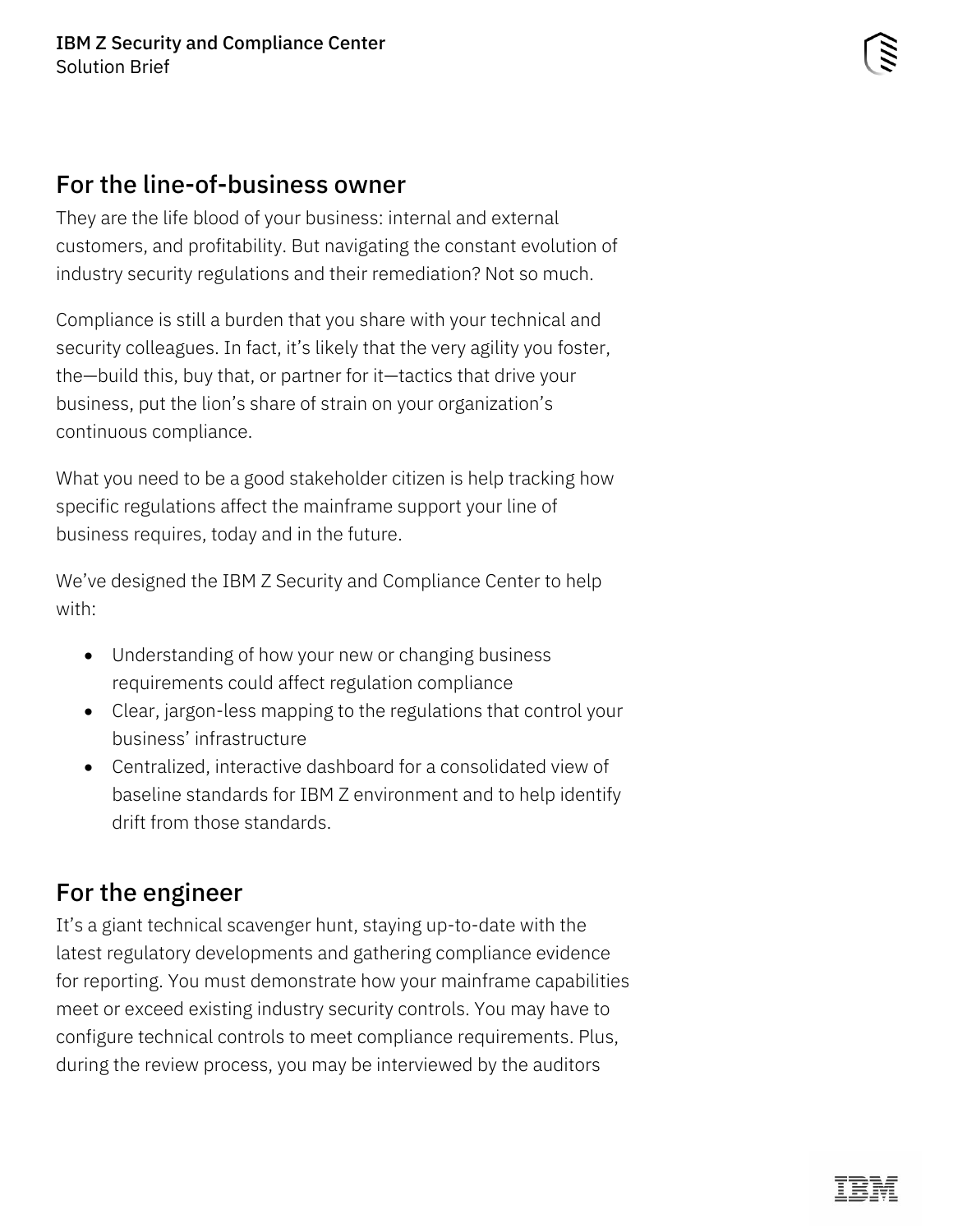who are responsible for remediation to ensure complete understanding and agreement.

Add these responsibilities to the fact that: (A) you must understand how standards and regulations, written for distributed environments, apply to IBM Z; (B) auditors are human—they interpret regulations differently, focusing more heavily on different facets of the environment; and (C) your scavenger hunt can be terribly time consuming.

We've designed the IBM Z Security and Compliance Center to help with:

- Clear mappings of security regulations and the appropriate Z capabilities
- Clarity regarding how different regulations overlap or differ when it comes to security controls
- Ways to expedite (automate) the data-gathering process to save time.

<span id="page-4-0"></span>

| <b>IBM Z Security and Compliance Center</b><br>You are logged in as User 1  Log out |               |                                               |                                 |            |                                         |  |  |  |
|-------------------------------------------------------------------------------------|---------------|-----------------------------------------------|---------------------------------|------------|-----------------------------------------|--|--|--|
| <b>Compliance on IBM Z</b><br>ি<br>and LinuxONE                                     | z/OS Scope    | Z Security and Complian / Scopes /            | Actions<br><b>Details</b><br>v. |            |                                         |  |  |  |
| Dashboard                                                                           |               |                                               |                                 |            |                                         |  |  |  |
| Automate security and compliance                                                    | More info     | Event history                                 |                                 |            |                                         |  |  |  |
| Assess<br>$\widehat{\phantom{a}}$                                                   |               |                                               |                                 |            |                                         |  |  |  |
| Scans                                                                               | Credentials   |                                               |                                 | Collectors |                                         |  |  |  |
| Configure<br>$\hat{\phantom{a}}$<br>Scopes                                          | Q Search      |                                               | ঞ্জি<br>$Add +$                 | Q Search   | ❀<br>Update                             |  |  |  |
| Profiles                                                                            | Name          | Resource                                      |                                 | Name       | <b>Status</b>                           |  |  |  |
| Goals                                                                               |               |                                               |                                 |            |                                         |  |  |  |
| Settings                                                                            | ZOSMF1        | zosmf=cb8a.pok.stglabs.ibm.com:32208/zosmf    | ÷                               | test-coll1 | Active                                  |  |  |  |
|                                                                                     | ZOSMF2        | zosmf=pkstc09.pok.stglabs.ibm.com:32208/zosmf | $\ddot{\ddot{}}$                |            |                                         |  |  |  |
|                                                                                     | Inventory     |                                               |                                 |            | Run Discovery <sup>27</sup><br>Edit 2   |  |  |  |
|                                                                                     | Resource type |                                               |                                 |            | Detail                                  |  |  |  |
|                                                                                     | $\wedge$ z/OS |                                               |                                 |            |                                         |  |  |  |
|                                                                                     |               | $\sim$ z/OS Sysplex                           |                                 |            | pkstc09.pok.stglabs.ibm.com:32208/zosmf |  |  |  |
|                                                                                     |               | z/OS System                                   |                                 |            | CO9                                     |  |  |  |
|                                                                                     |               | z/OS System                                   |                                 | COC        |                                         |  |  |  |
|                                                                                     |               | z/OS System                                   |                                 | COB        |                                         |  |  |  |
|                                                                                     |               | z/OS System                                   |                                 | C00        |                                         |  |  |  |
|                                                                                     |               | z/OS System                                   |                                 | COA        |                                         |  |  |  |
|                                                                                     |               | $\times$ z/OS Sysplex                         |                                 |            | cb8a.pok.stglabs.ibm.com:32208/zosmf    |  |  |  |
|                                                                                     |               |                                               |                                 |            |                                         |  |  |  |

Establishing scope for your PCI DSS audits in the IBM Z a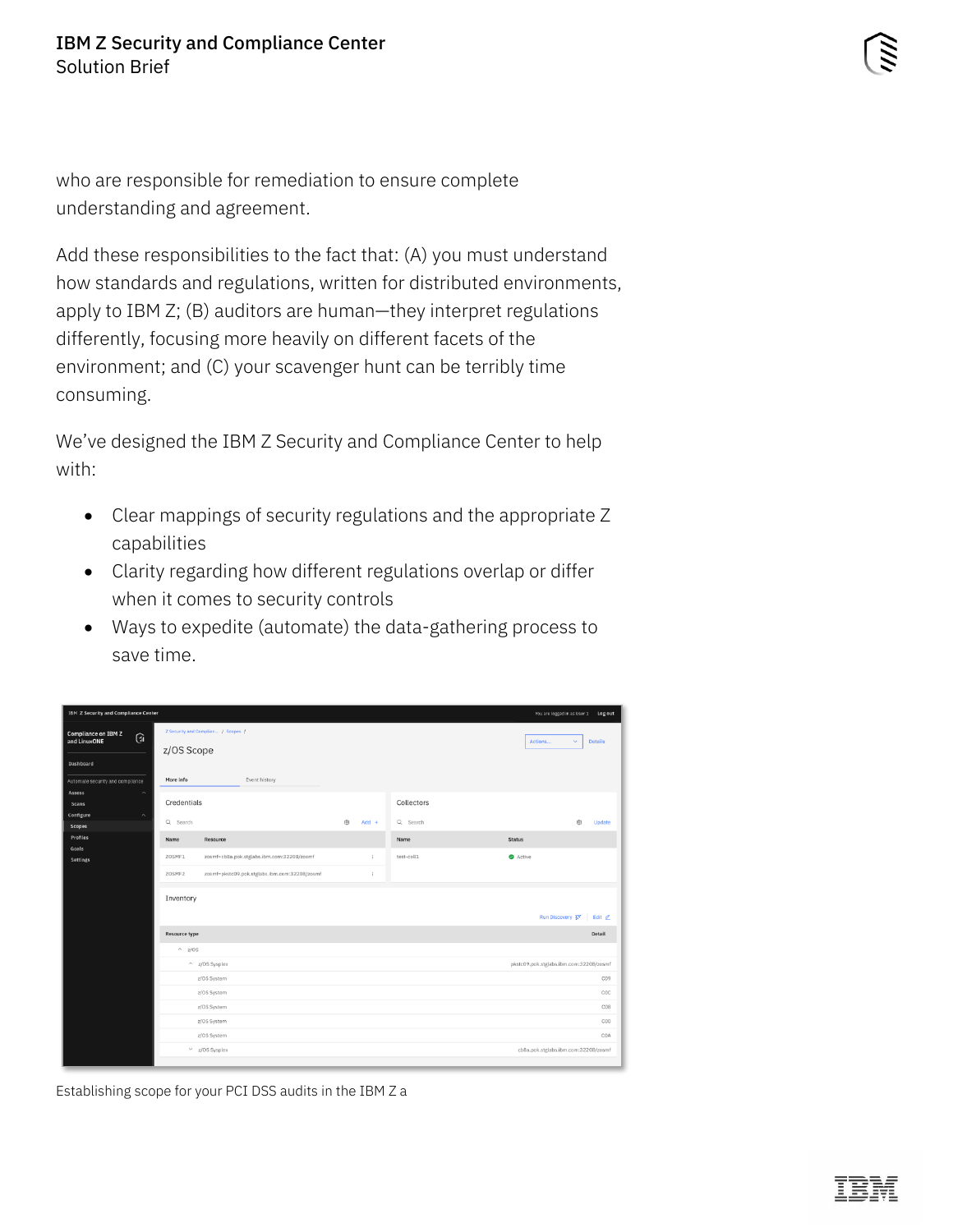#### For the auditor

Validation is your binary focus: Do the collected facts indicate compliance or not? But it's not easy. You may have to do this for a completely different organization every week. You must get in, identify key players, and evidence providers, review multiple audit findings to assess compliance, and even months after the audit is complete, implement a remediation plan.

Plus, the regulations can be broad and complex, and written in legal language without translation. You may not be familiar with IBM Z. And the facts that you're dealing with are often from one point-intime, which doesn't help combat compliance drift.

We've designed the IBM Z Security and Compliance Center to help with:

- Capability to quickly gather evidence that is trustworthy (timestamped, and from a clear source)
- Tracking an environment's compliance posture with a tool that "runs silently" collecting and archiving evidence over time

#### Compliance drift…not worth the risk

Performance measurement specialist and author, **Stacey Barr**, writes "…compliance is important to reduce or limit the risks that an organization is exposed to, like fines, lawsuits, and work stoppages. Fundamentally, compliance is about meeting the basic promises and expectations of all stakeholders in the organization."

IBM Z supports billions of business transactions per day. Attempting to maintain your mainframe compliance in an antiquated, periodic, labor-intensive fashion is not worth the risk.

Let's fight mainframe "compliance drift" together!